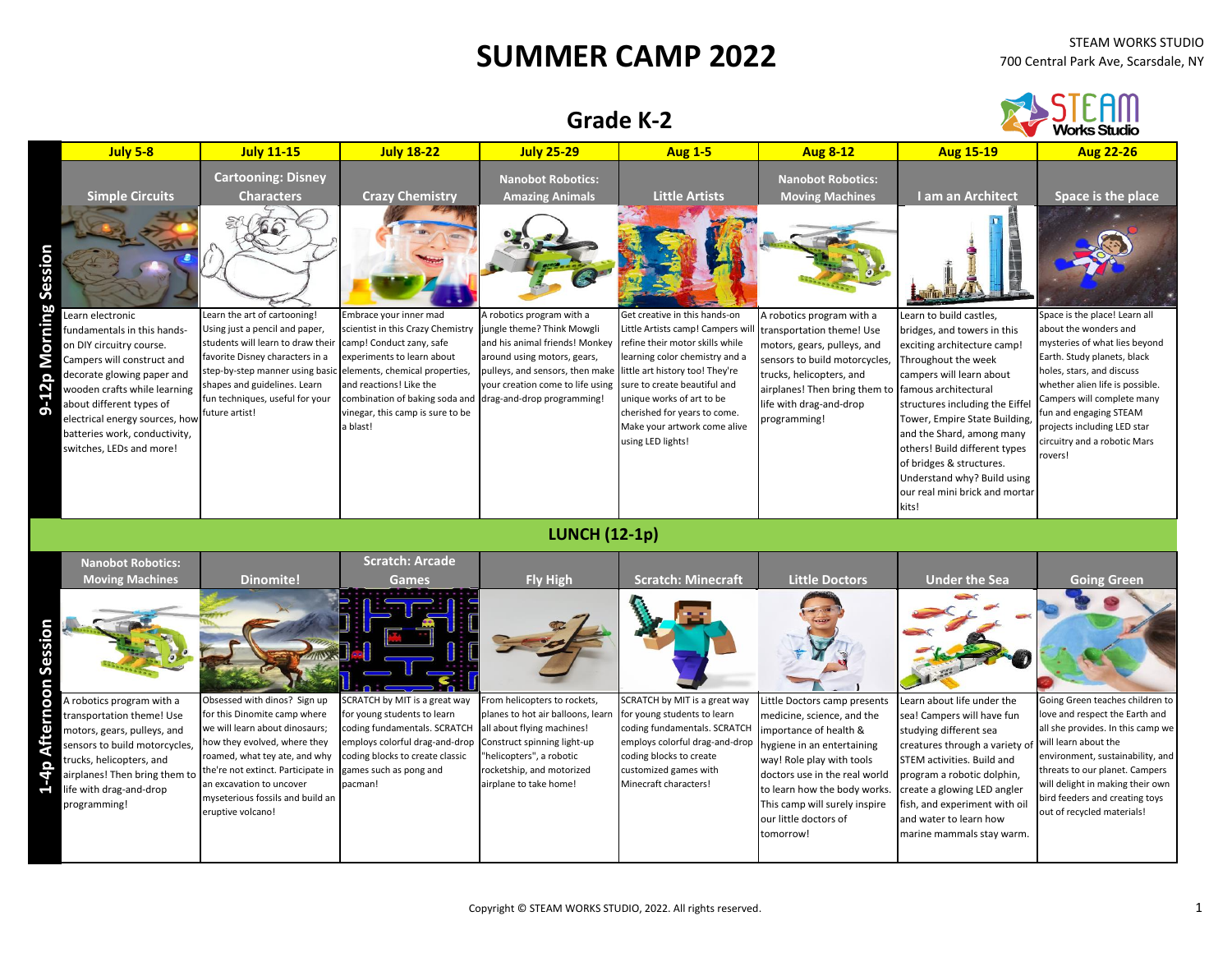## **SUMMER CAMP 2022** STEAM WORKS STUDIO

|                                        |                                                                                                                                                                                                                                                   | Grade 3-5                                                                                                                                                                                                                                                                    |                                                                                                                                                                                                                                                                                                            |                                                                                                                                                                                                                                                                        |                                                                                                                                                                                                                                                |                                                                                                                                                                                                                                                                                                   |                                                                                                                                                                                                                                                                                                                       | FAM'                                                                                                                                                                                                                                                                          |
|----------------------------------------|---------------------------------------------------------------------------------------------------------------------------------------------------------------------------------------------------------------------------------------------------|------------------------------------------------------------------------------------------------------------------------------------------------------------------------------------------------------------------------------------------------------------------------------|------------------------------------------------------------------------------------------------------------------------------------------------------------------------------------------------------------------------------------------------------------------------------------------------------------|------------------------------------------------------------------------------------------------------------------------------------------------------------------------------------------------------------------------------------------------------------------------|------------------------------------------------------------------------------------------------------------------------------------------------------------------------------------------------------------------------------------------------|---------------------------------------------------------------------------------------------------------------------------------------------------------------------------------------------------------------------------------------------------------------------------------------------------|-----------------------------------------------------------------------------------------------------------------------------------------------------------------------------------------------------------------------------------------------------------------------------------------------------------------------|-------------------------------------------------------------------------------------------------------------------------------------------------------------------------------------------------------------------------------------------------------------------------------|
|                                        | <b>July 5-8</b>                                                                                                                                                                                                                                   | <b>July 11-15</b>                                                                                                                                                                                                                                                            | <b>July 18-22</b>                                                                                                                                                                                                                                                                                          | <b>July 25-29</b>                                                                                                                                                                                                                                                      | <b>Aug 1-5</b>                                                                                                                                                                                                                                 | <b>Aug 8-12</b>                                                                                                                                                                                                                                                                                   | <b>Aug 15-19</b>                                                                                                                                                                                                                                                                                                      | <b>Aug 22-26</b>                                                                                                                                                                                                                                                              |
|                                        | <b>Crazy Chemistry</b>                                                                                                                                                                                                                            | <b>Scratch: Game Design</b>                                                                                                                                                                                                                                                  | <b>Simple Circuits</b>                                                                                                                                                                                                                                                                                     | <b>EV3 Robotics: Mars</b><br><b>Mission</b>                                                                                                                                                                                                                            | <b>Engineering 101</b>                                                                                                                                                                                                                         | Soldering 101                                                                                                                                                                                                                                                                                     | <b>Stop Motion</b>                                                                                                                                                                                                                                                                                                    | <b>Drone Coders</b>                                                                                                                                                                                                                                                           |
| 9-12p Morning Sessior                  | Embrace your inner mad                                                                                                                                                                                                                            | SCRATCH by MIT is a great way                                                                                                                                                                                                                                                | Learn electronic fundamentals                                                                                                                                                                                                                                                                              | Using EV3 LEGO Mindstors as a                                                                                                                                                                                                                                          | Learn engineering                                                                                                                                                                                                                              | Den for<br>Learn how to solder in this                                                                                                                                                                                                                                                            | Lights, camera, action! In                                                                                                                                                                                                                                                                                            | Practice programming using a                                                                                                                                                                                                                                                  |
|                                        | cientist in this Crazy<br>Chemistry camp! Conduct<br>zany, safe experiments to<br>learn about elements,<br>chemical properties, and<br>reactions! Like the<br>combination of baking soda<br>and vinegar, this camp is sure<br>to be a blast!      | for young students to learn<br>coding fundamentals. SCRATCH<br>employs colorful drag-and-drop<br>coding blocks to create<br>customized animations and<br>classic games such as pong and<br>pacman!                                                                           | in this hands-on circuitry<br>course. Campers will construct<br>and decorate glowing paper<br>and wooden crafts while<br>learning about different types<br>of electrical energy, how<br>batteries work, conductivity,<br>and more!                                                                         | platform, campers will build<br>and code rovers to complete<br>space themed missions!<br>Navigate craters, tow stranded<br>vehicles, and collect soil<br>samples while learning about<br>engineering, sensors, and<br>programming!                                     | fundamentals through the<br>construction of simple<br>contraptions! Campers will<br>design, create, and decorate<br>moving machines out of laser<br>cut parts. Build a spinning<br>dancer, marble maze, and<br>more!                           | introductory camp. Create<br>unique sculptures and<br>understand simple electronic<br>components and circuit<br>reading to construct simple<br>electronic projects ex. Water<br>alarm system, DIY laser, a<br>little piano. A great way to<br>get kids interested in the<br>world of electronics! | Stop Motion camp, you call<br>the shots! Learn how to use<br>stop motion software, frames<br>per second, sculpt clay<br>characters, and storyboard<br>your mini movie in this<br>awesome and creative<br>course. Crafting clay<br>characters, LEGO mini figures<br>to painted backdrops, story<br>boarding & scripts! | drone as a platform! Coding is<br>done using Blockly (for<br>beginners) or Python (for<br>students with some<br>experience). Execute pin-point<br>turns, loops, camera control,<br>gyro turns. Take part in<br>missions like going to an exact<br>place & knocking down pins! |
|                                        |                                                                                                                                                                                                                                                   |                                                                                                                                                                                                                                                                              |                                                                                                                                                                                                                                                                                                            | <b>LUNCH (12-1p)</b>                                                                                                                                                                                                                                                   |                                                                                                                                                                                                                                                |                                                                                                                                                                                                                                                                                                   |                                                                                                                                                                                                                                                                                                                       |                                                                                                                                                                                                                                                                               |
| Sessior                                | <b>HTML Web Design</b><br>Karlie Rae Wagne                                                                                                                                                                                                        | <b>EV3 Robotics:</b><br><b>Recyclops</b>                                                                                                                                                                                                                                     | <b>Python &amp; Art</b>                                                                                                                                                                                                                                                                                    | <b>Funky Physics</b>                                                                                                                                                                                                                                                   | <b>Chess</b>                                                                                                                                                                                                                                   | <b>3D Printing</b>                                                                                                                                                                                                                                                                                | <b>Med Bots</b>                                                                                                                                                                                                                                                                                                       | <b>Scratch: Game Design</b>                                                                                                                                                                                                                                                   |
| <b>Arternoon</b><br>$\frac{1}{4}$<br>1 | Learn to code HTML to<br>develop your own websites!<br>Campers will learn to<br>customize the look & feel of<br>their websites using CSS &<br>HTML5 while also learning<br>techniques to make engaging<br>blogs and mobile friendly<br>web pages. | Using EV3 LEGO Mindstorms as<br>a platform, campers will build<br>and code rovers to complete<br>climate change challenges!<br>Capture solar power and design<br>a rover that will collect ocean<br>debris while learning about<br>engineering, sensors, and<br>programming! | Campers will be introduced to<br>the basic principles of Python<br>programming in a step-by-step<br>structured manner. Practical<br>examples and exercises are<br>employed to make fundamental concepts such as light as waves<br>concepts clear, with an<br>emphasis on graphics, colors &<br>animations. | Learn about light, optics, and<br>Illusions in this Funky Physics<br>camp! Create your own<br>perisope, kaleidoscope, and<br>telescope while learning about<br>and colors, convex vs concave<br>lenses, and reflection. This<br>camp puts the FUN in Funky<br>Physics! | Checkmate! Learn chess<br>fundamentals including the<br>rules of the game and its pieces<br>as well as strategies. Students<br>will play each other while a<br>teacher mentors. At the end of<br>the week we'll host a friendly<br>tournament! | Learn the art of 3D Printing<br>and Computer Aided Design!<br>Using SketchUp as a<br>platform, campers will create<br>a series of fun, custom<br>objects we'll print for them to robot to build an artificial<br>keep! Design your own chess<br>pieces, houses, skyscrapers,<br>and more!         | Build robots that can change<br>and save lives! Learn to<br>create a prosthetic arm,<br>program a medicine<br>dispensing bot, even craft a<br>bone! How can you use<br>obots for people who cannot<br>walk or lift themselves? Have<br>fun and learn invaluable skills<br>at Med Bot camp!                            | SCRATCH by MIT is a great way<br>for young students to learn<br>coding fundamentals. SCRATCH<br>employs colorful drag-and-drop<br>coding blocks to create<br>customized animations and<br>classic games such as pong and<br>pacman!                                           |